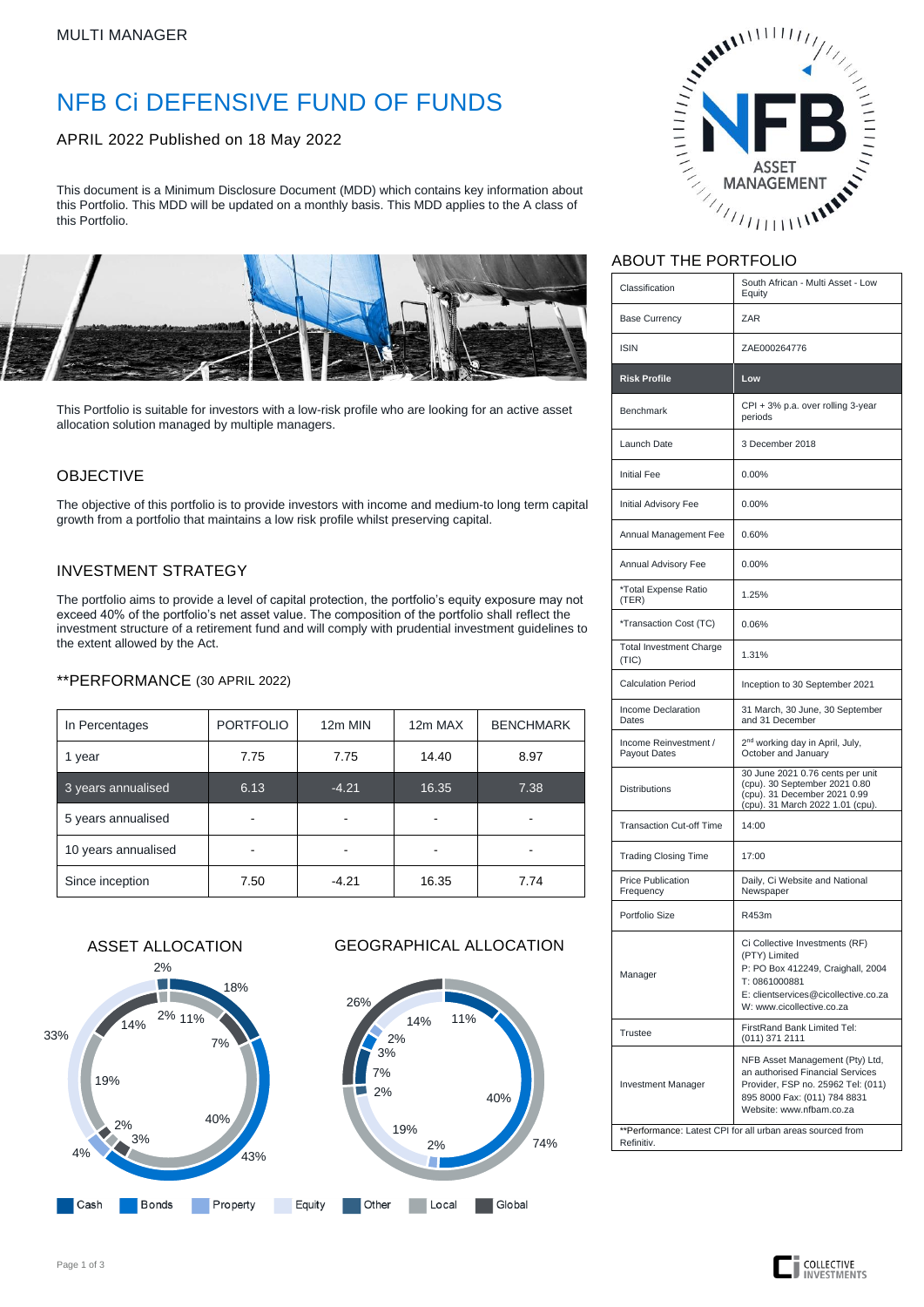# NFB Ci DEFENSIVE FUND OF FUNDS

APRIL 2022 Published on 18 May 2022



## **HOLDINGS**

| <b>GEOGRAPHY</b>   |     | <b>DEFENSIVE HOLDINGS</b>           |     | <b>UNDERLYING HOLDING</b>                           |     |  |
|--------------------|-----|-------------------------------------|-----|-----------------------------------------------------|-----|--|
| Local Multi Asset  | 75% | Ci Cautious Fund A ZAR              | 56% | <b>Coronation Domestic Inflation Plus Portfolio</b> | 50% |  |
|                    |     |                                     |     | Ninety One Cautious Managed SA Only                 | 50% |  |
|                    |     | NFB Ci Stable Fund C1<br><b>ZAR</b> | 19% | NFB Global Balanced FoF C USD                       | 18% |  |
|                    |     |                                     |     | Coronation Strategic Income Fund A ZAR              | 17% |  |
|                    |     |                                     |     | Prescient Income Provider Fund B6 ZAR               | 16% |  |
|                    |     |                                     |     | Equity Swap ZAR                                     | 15% |  |
|                    |     |                                     |     | Ninety One Gilt Fund A ZAR                          | 14% |  |
|                    |     |                                     |     | Ninety One Diversified Income Fund A ZAR            | 9%  |  |
|                    |     |                                     |     | Coreshares Top 50 ETF ZAR                           | 3%  |  |
|                    |     |                                     |     | South African Government Bond R186 ZAR              | 3%  |  |
|                    |     |                                     |     | Sesfikile Property Fund B2 ZAR                      | 3%  |  |
|                    |     |                                     |     | Global Cash USD                                     | 2%  |  |
| Local Cash ZAR     | 3%  |                                     |     |                                                     |     |  |
| Global Multi Asset | 22% | NFB Global Balanced FoF<br>C USD    | 22% | iShares MSCI World ETF Acc USD                      | 17% |  |
|                    |     |                                     |     | iShares Floating Rate Bond UCITS ETF USD            | 16% |  |
|                    |     |                                     |     | iShares World Equity Index Fund F2 USD              | 15% |  |
|                    |     |                                     |     | iShares Developed World Index Fund USD              | 15% |  |
|                    |     |                                     |     | iShares Ultrashort Bond UCITS ETF Acc USD           | 9%  |  |
|                    |     |                                     |     | Global Cash USD                                     | 7%  |  |
|                    |     |                                     |     | iShares TIPS Bond ETF USD                           | 7%  |  |
|                    |     |                                     |     | SPDR MSCI World ETF Acc USD                         | 6%  |  |
|                    |     |                                     |     | iShares Developed Markets Property ETF USD          | 5%  |  |
|                    |     |                                     |     | iShares DJ Stoxx Dividend 100 ETF EUR               | 3%  |  |

#### CURRENCY ALLOCATION



### RISK / REWARD PROFILE

#### **LOW**

Typically, the lower the risk the lower the potential return and the higher the risk the higher the potential return. There is no guarantee that returns will be higher in a portfolio with a higher risk profile. The risk profile for this Portfolio is rated as low as it may only invest up to 40% in equities.

# CHARACTERISTICS

Investments to be included in the portfolio will, apart from assets in liquid form consist solely of participatory interests in portfolios of collective investment schemes registered in the Republic of South Africa or participatory interests in collective investment schemes or other similar schemes operated in territories with a regulatory environment which is to the satisfaction of the Manager and the Trustee of a sufficient standard to provide investor protection which is at least equivalent to that in South Africa. The portfolio will invest in portfolios or other forms of participation in similar schemes that provide exposure to a wide spectrum of markets, including equity, non-equity, property and money markets.